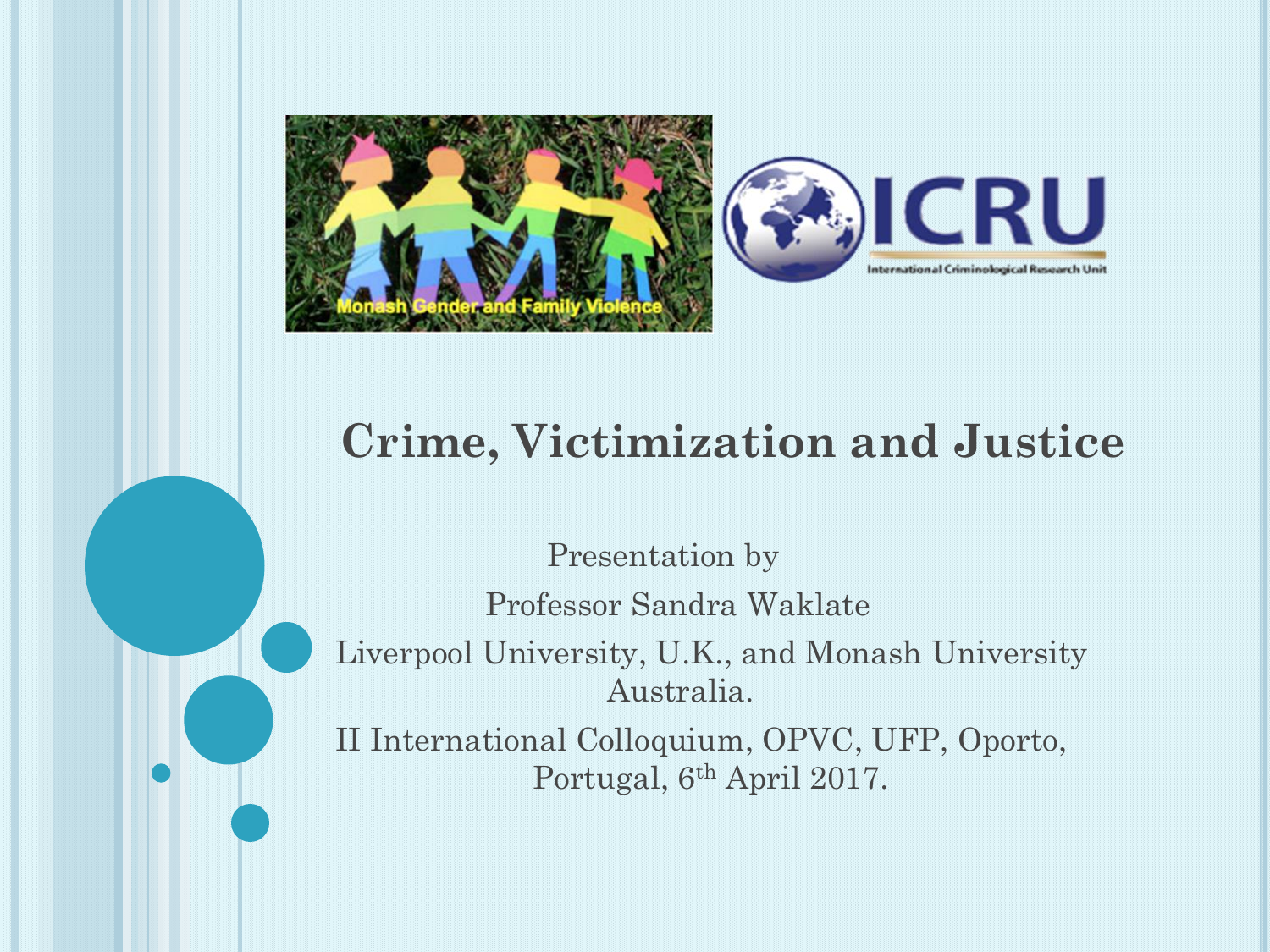# VICTIMS: TRAUMA, TESTIMONY, JUSTICE (2015) MCGARRY AND WALKLATE

- Agamben (1999: 13) has observed that policy has proceeded as if:
- 'testis' (the testimony of a person as a third party in a trial or a law suit) can be conflated with 'superstes' (a person who has lived through something and can thereby bear witness to it).
- How did we reach this point and what questions does that pose for justice?

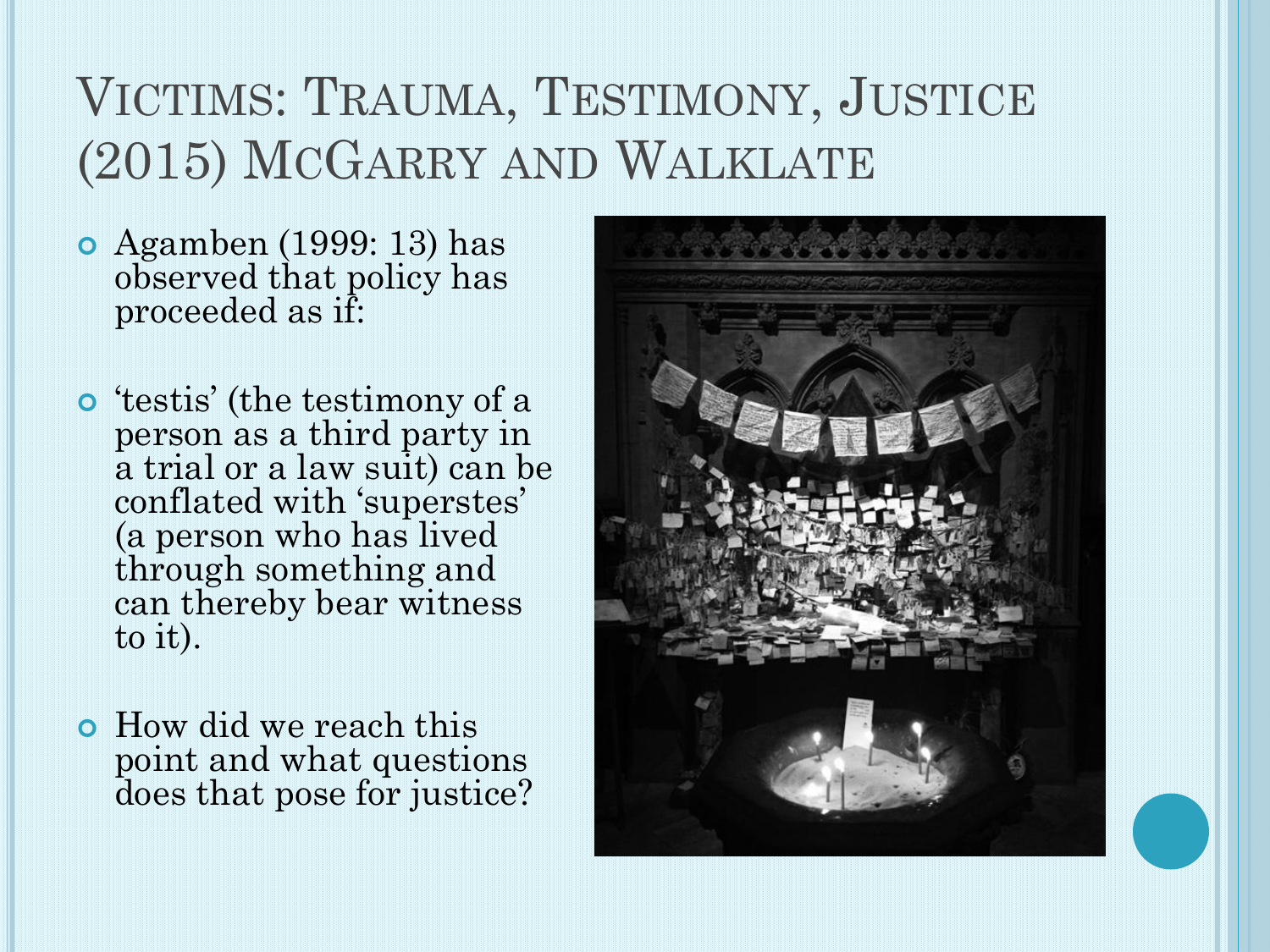# VICTIMS AND JUSTICE: THE STORY SO FAR

Underlying policy drivers?

- The 'politics of pain' (Aradau, 2004)
- The 'politics of pity' (Barker, 2007)
- Neo-liberalism and the 'cunning of history' (Fraser, 2009: Ginsberg, 2014)
- Global justice (Krever, 2014)

'Thus it is possible to observe a shift from victim support organisations to be concerned with just that – ensuring appropriate support for people through difficult times and pressurising for appropriate policy implementation to complement such support – to having been transformed, behind our backs (qua Beck 2015),into an important conduit for seeing the world through the prism of pain (Fassin 2012).' (Walklate, 2016: 5)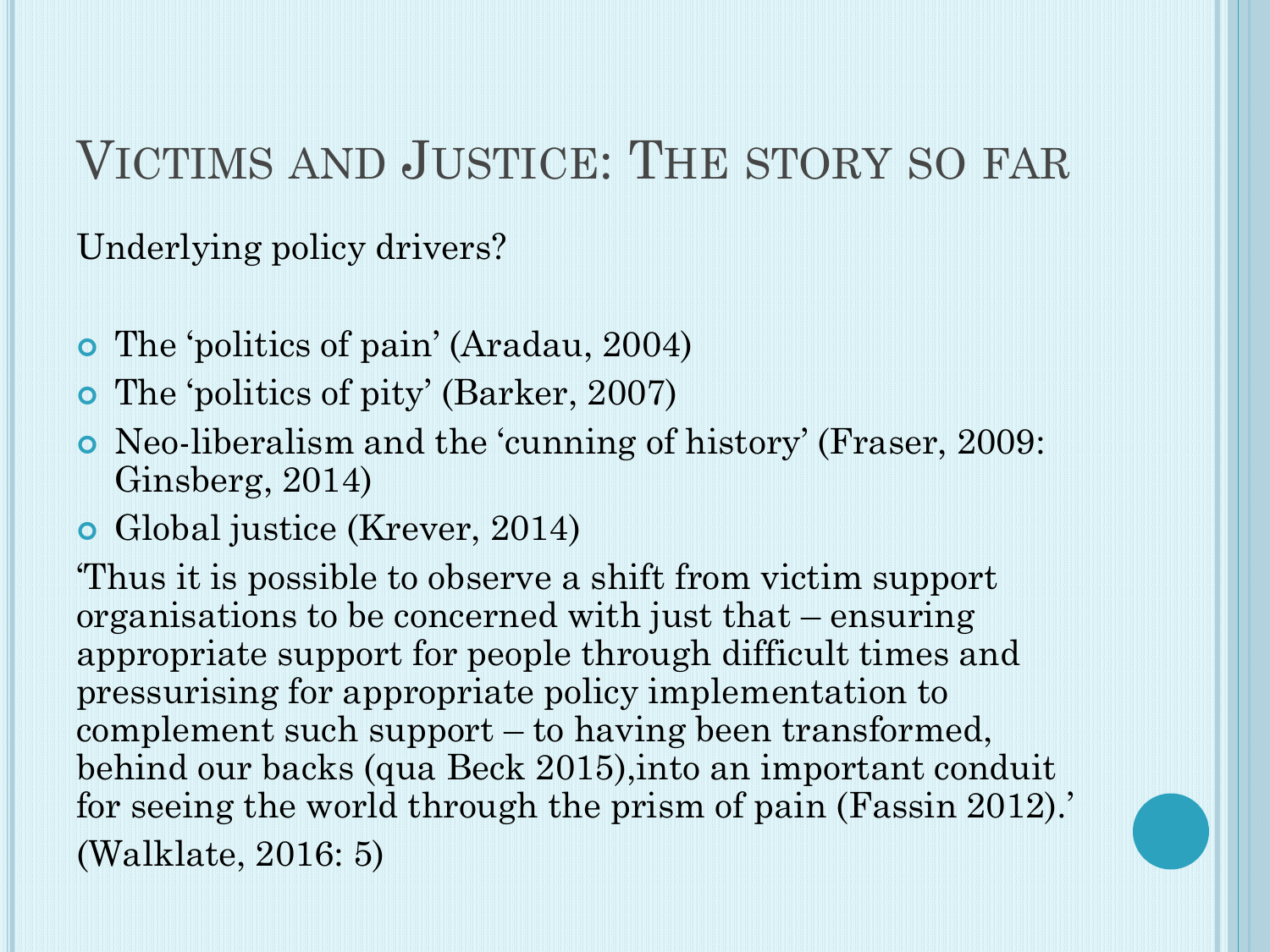### TRAUMA AS A MASTER NARRATIVE?

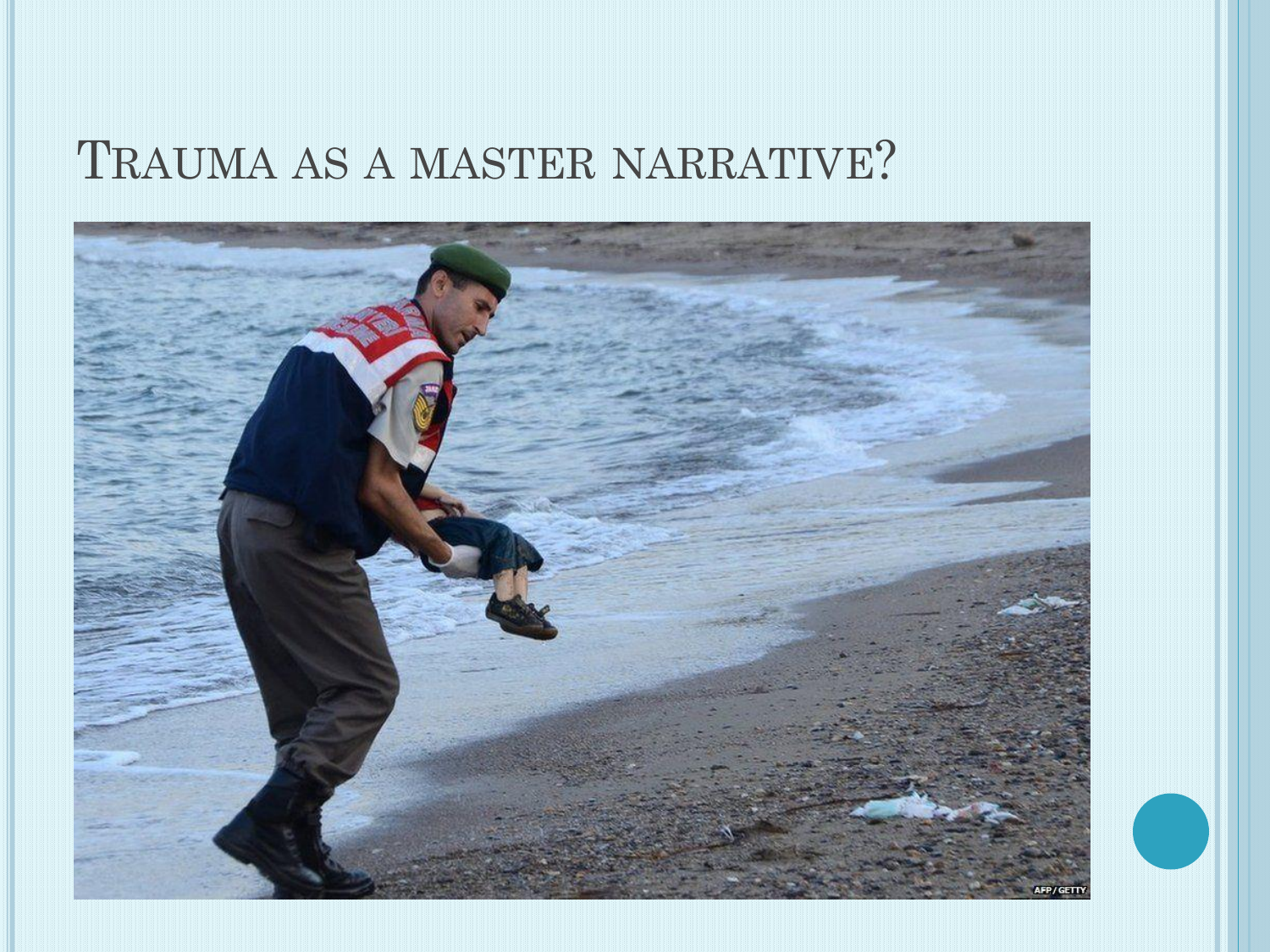# TRAUMA CREEP? HOW AND WHY?

- **o** the kind of pain incurred,
- who the victim is,
- the capacity to relate the victim's trauma to a wider audience,
- the attribution of responsibility for that pain.

(Alexander 2012)

So:

- increasing evidence of the pain of criminal victimization from the proliferation of the criminal victimisation survey,
- the evidence generated by those surveys of a relatively powerless victim (gendered, aged, classed and racialized),
- the proliferation of victim centred organizations making claims on behalf of victims' voices
- the attribution of responsibility to criminal justice practitioners in particular and the system of justice more generally, for the further pain endured.

Thus primary, secondary and indirect victimisation, slip neatly into and become conflated with, trauma reflecting perhaps what Lasch (1979) might refer to as a culture of narcissism.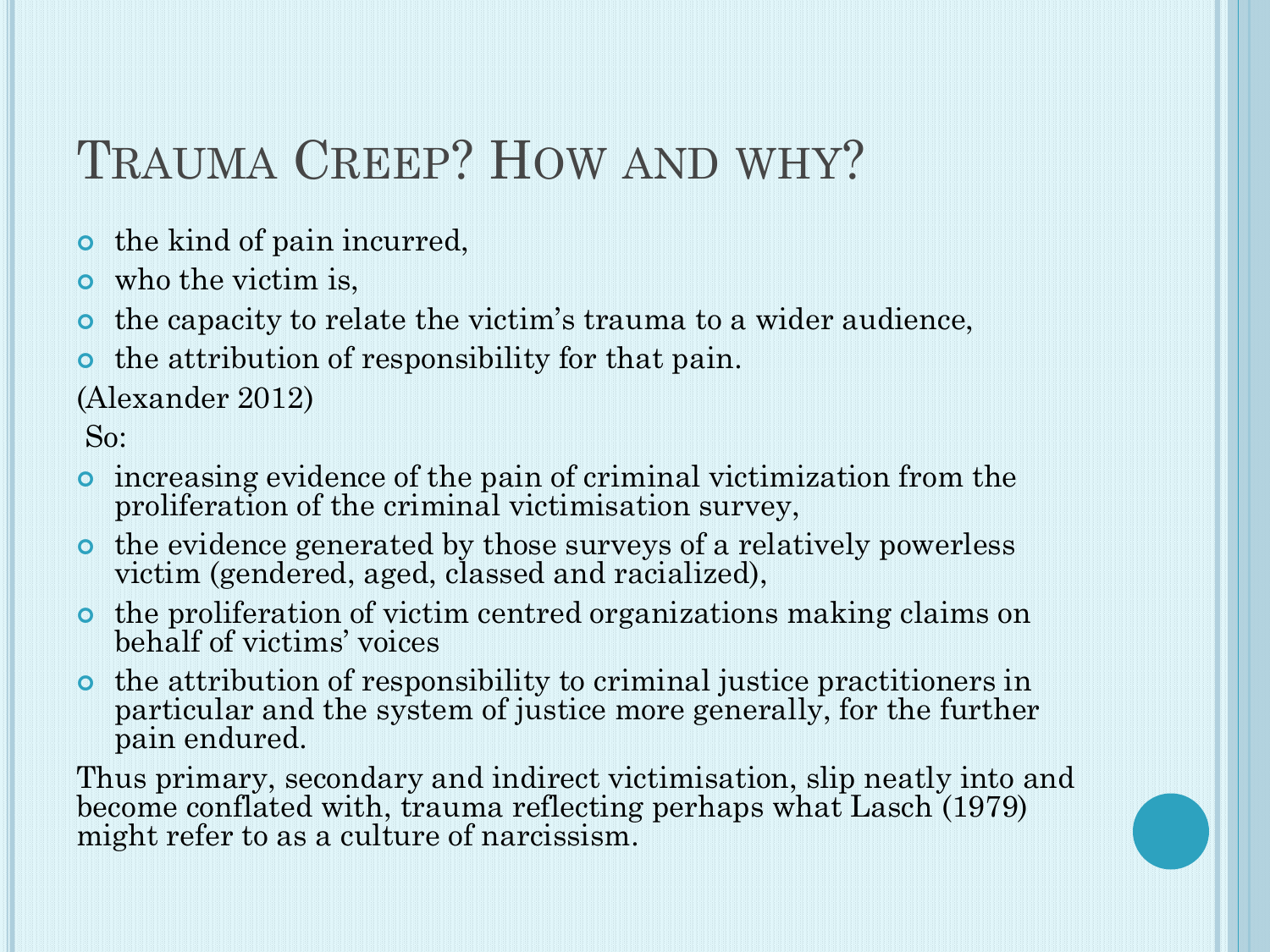#### THE CONSEQUENCES OF TRAUMA CREEP

- Victim narrative fails in part because it is generated by data that aggregates individuals into groups. The latter does not necessarily reveal anything about the former
- Trauma narrative fails because of the same problem in reverse. It is generated by in depth data/experiences of individuals used to make claims on behalf of groups.

Why does this matter? What about justice?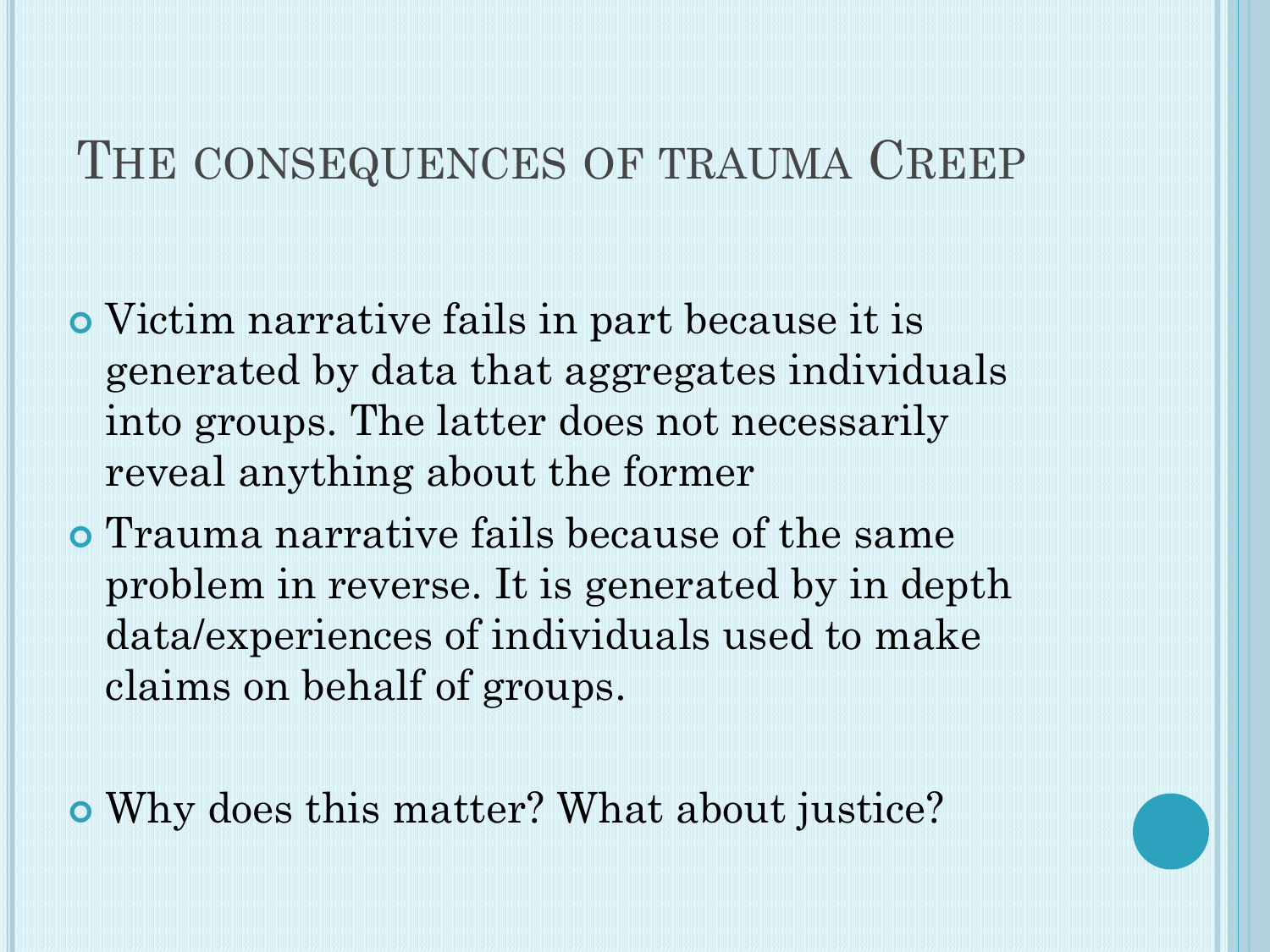#### VICTIMS AND THE QUESTION OF JUSTICE

- Who is the victim?
- Do victims have needs or rights?
- In either case what do these look like and how might they be differently shaped by culture and context?
- What might victim recognition look like?

The problems of 'good', 'bad' and or 'delinquent' victims, victim hierarchies (Nicolic-Ristanovic, 2006).

Is the victim category uniform and unifying?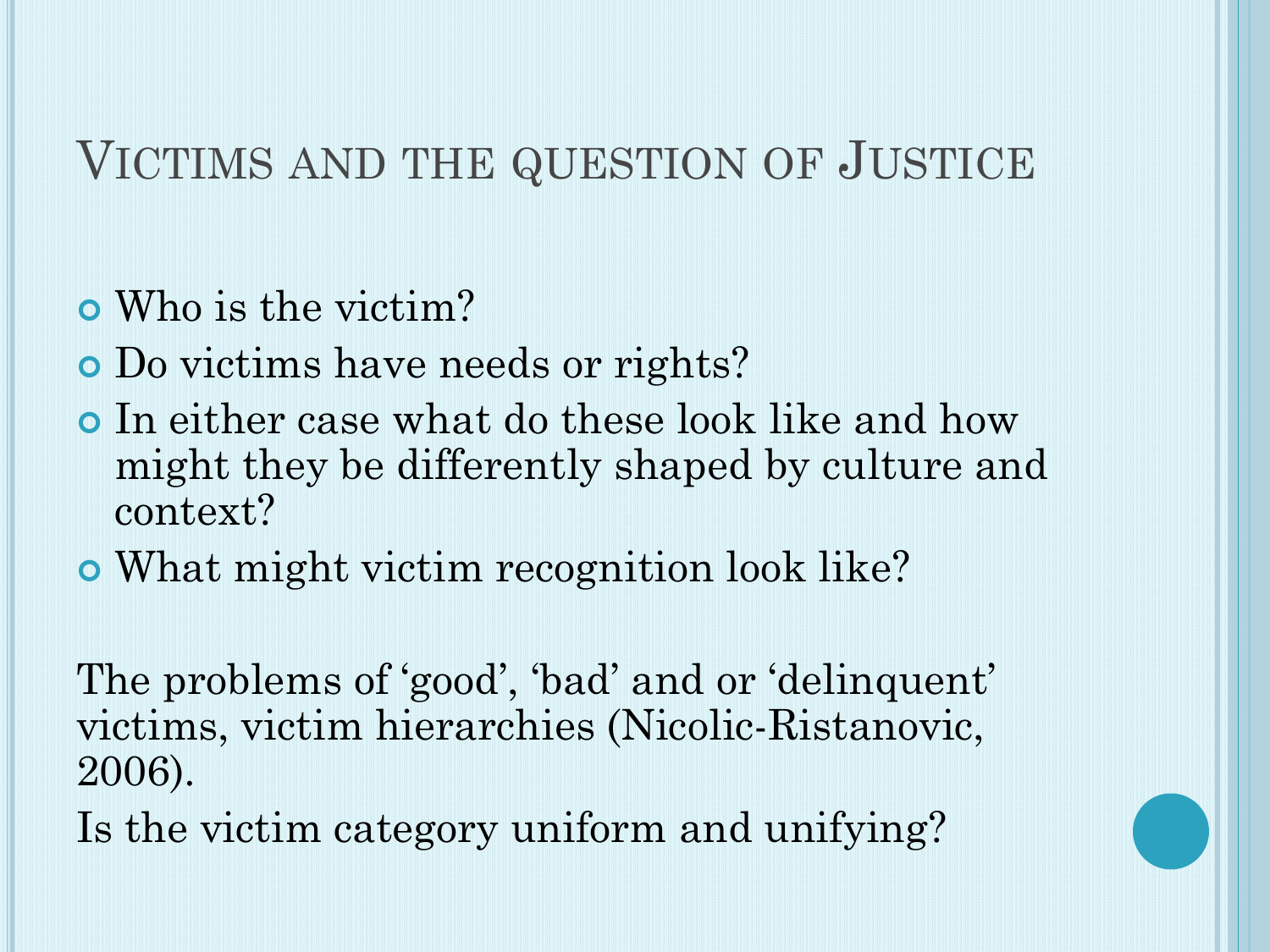## VICTIMS VOICES AND CRIMINAL JUSTICE POLICY: CLARE'S LAW

 In February 2009 Clare Wood was killed by her ex-partner, George Appleton. A review of the case by the Independent Police Complaints Commissioner (IPCC 2010) found 'systemic failings' on the part of the police prior to the death of Clare Wood. That review also noted that at the time of Clare's death, Appleton had previous convictions for harassment of former partners and common assault (IPCC 2010). In the aftermath of Clare's death her father was part of a public and vociferous campaign to introduce legislation which would make it possible for rights to ask and/or rights to know about a partner's previous history of violence. The campaign ultimately succeeded with the introduction of a Domestic Violence Disclosure Scheme (piloted in 2011 and rolled out across England and Wales in March 2014), commonly referred to as 'Clare's Law'. (See Fitz-Gibbon and Walklate, 2016)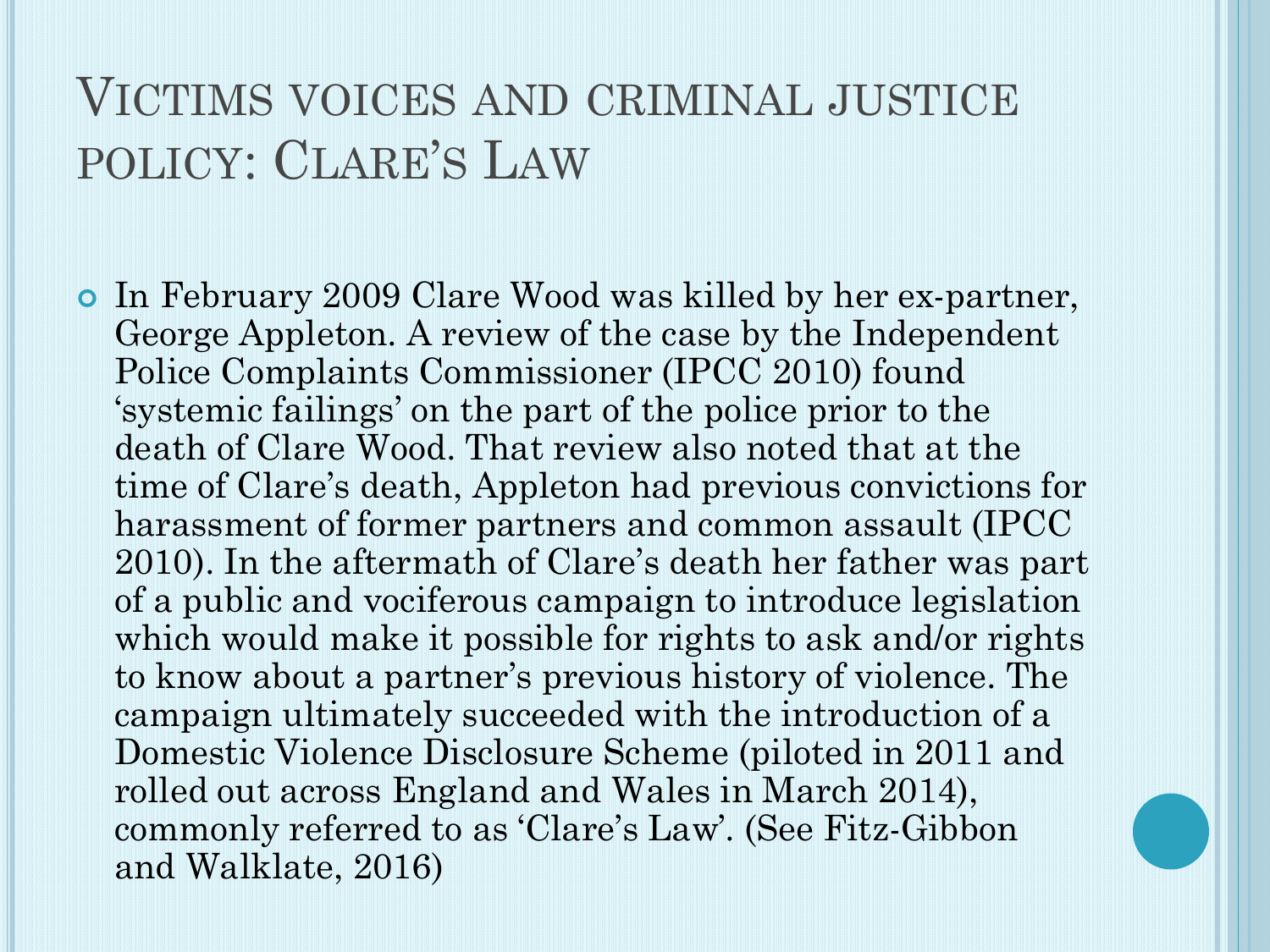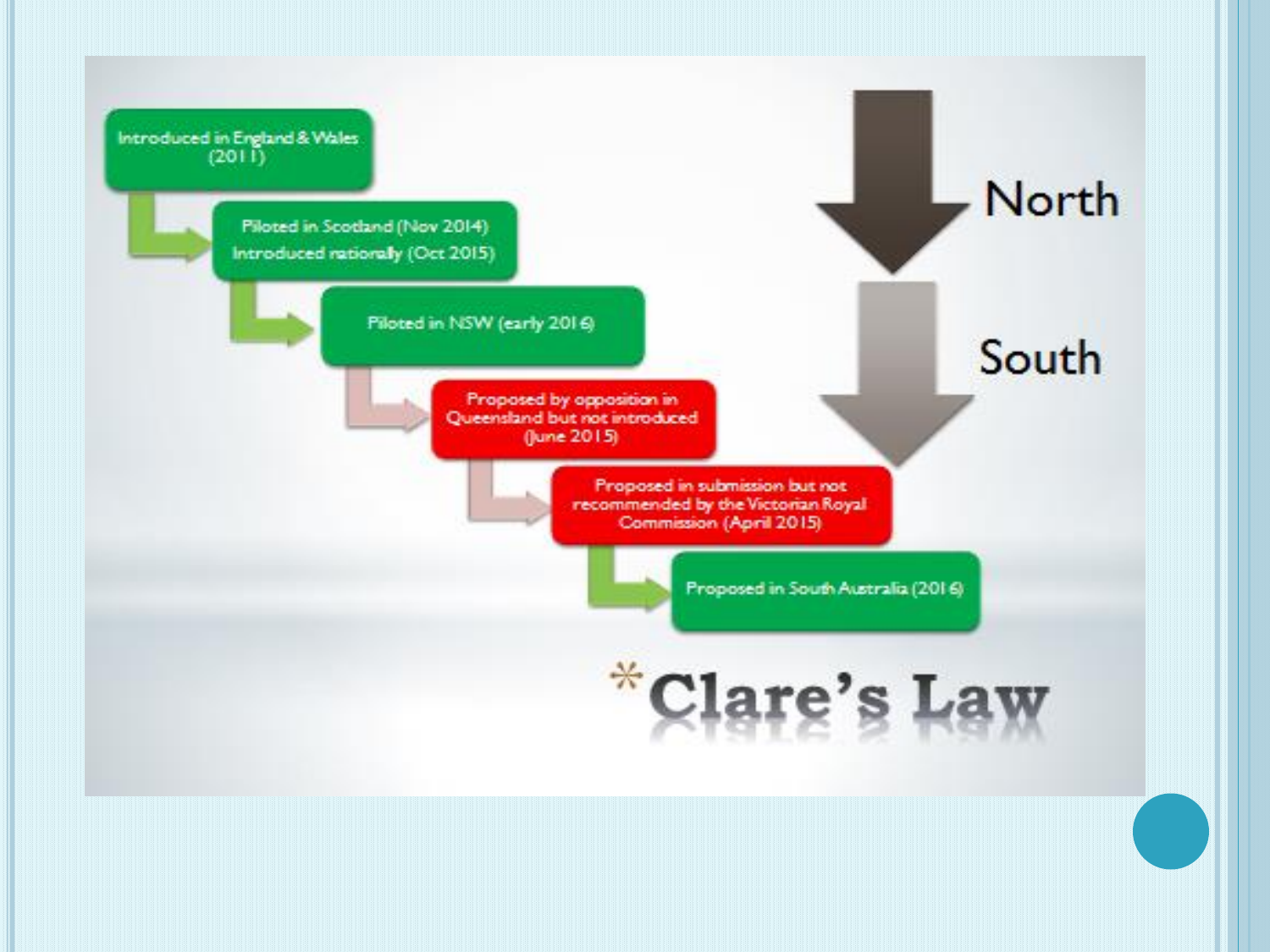#### CONCLUDING THOUGHTS

 Does **victim responsiveness** chart a way through these issues?

'….'victims' can and do achieve their own resolution to what has happened whether that be an act of harm on them as an individual or an act of harm directed towards them as a collective as in the case of genocide. At this level, a responsive position would be one that would afford the space for such individual and collective resolutions to occur in their own time and to accord such processes the appropriate respect, that is, without interference from 'entrepreneurs' of any persuasion'. (Walklate, 2017: 78)

- Is justice that which is delivered in the collective interest rather that the interest of any partisan group? (Waldron, 1993)
- how might it be possible to hold on to this?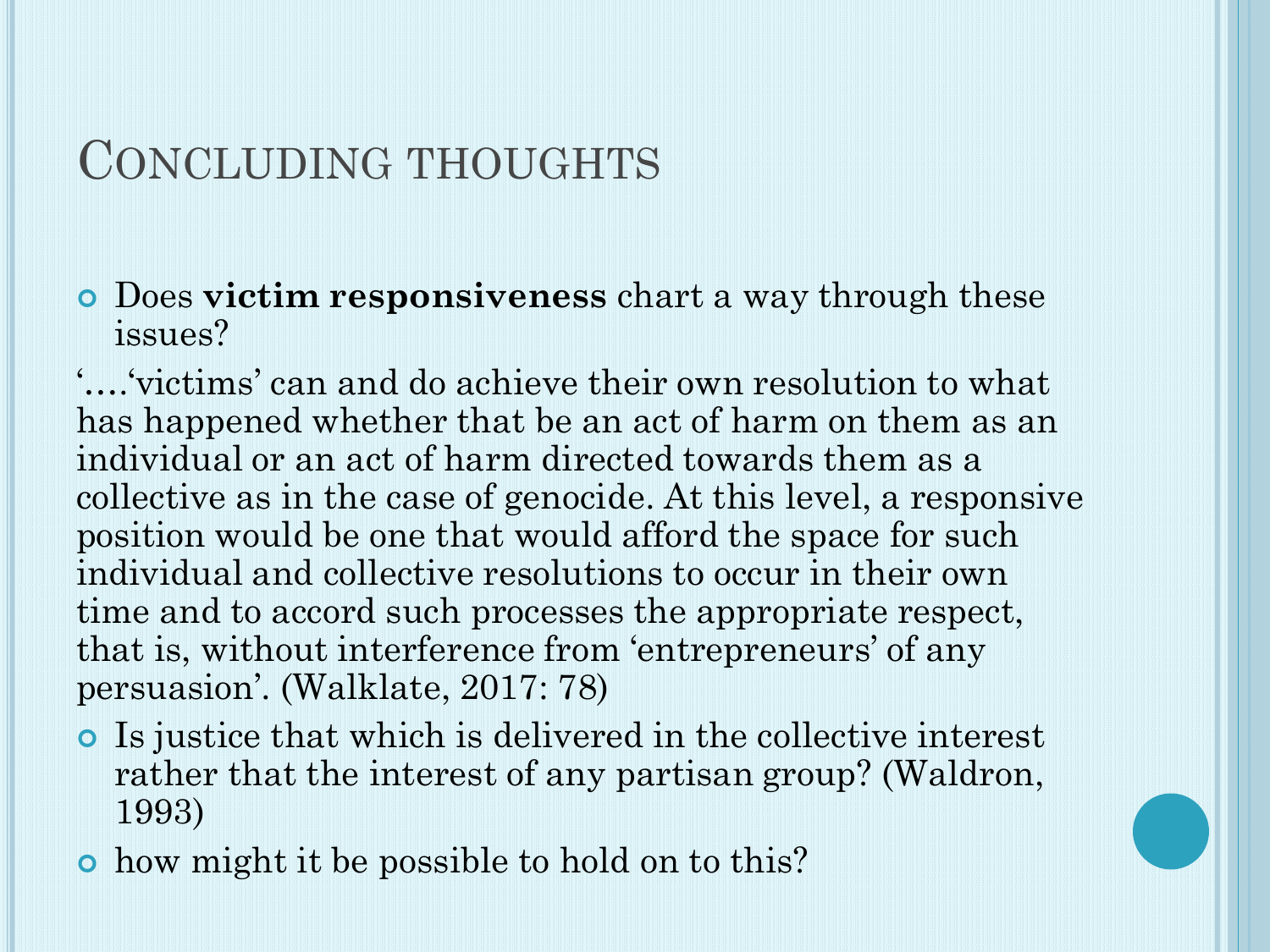### A QUESTION TO PONDER?

What are the consequences of this representation of the world through pain? (Fassin, 2012: 29)